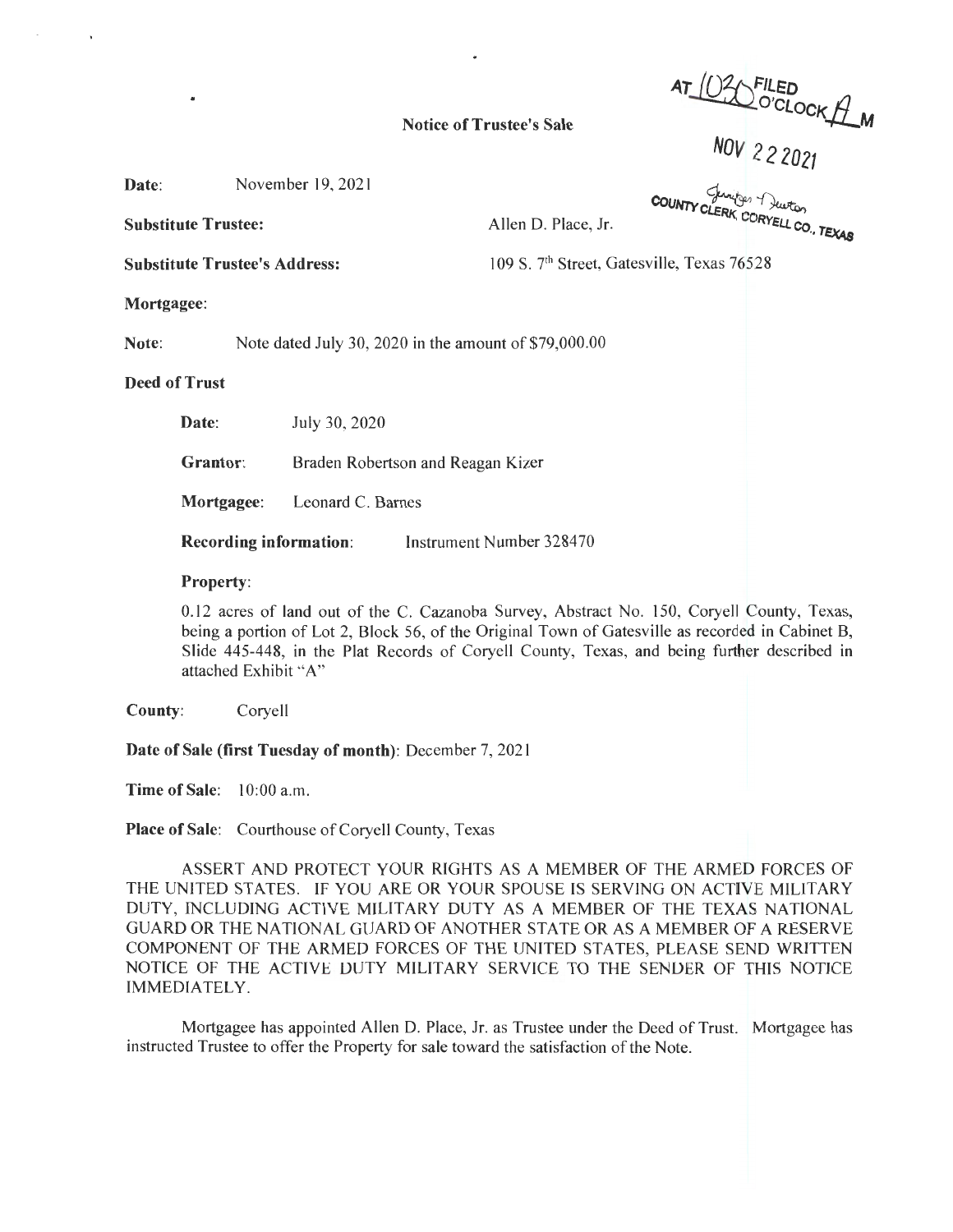Notice is given that on the Date of Sale, Trustee will offer the Property for sale at public auction at the Place of Sale, to the highest bidder for cash, "AS IS". The sale will begin at the Time of Sale or not later than three hours thereafter.

..

•

Allen D. Planf.

Allen D. Place, Jr. 109 S.  $7<sup>th</sup>$  Street Gatesville, Texas 76528